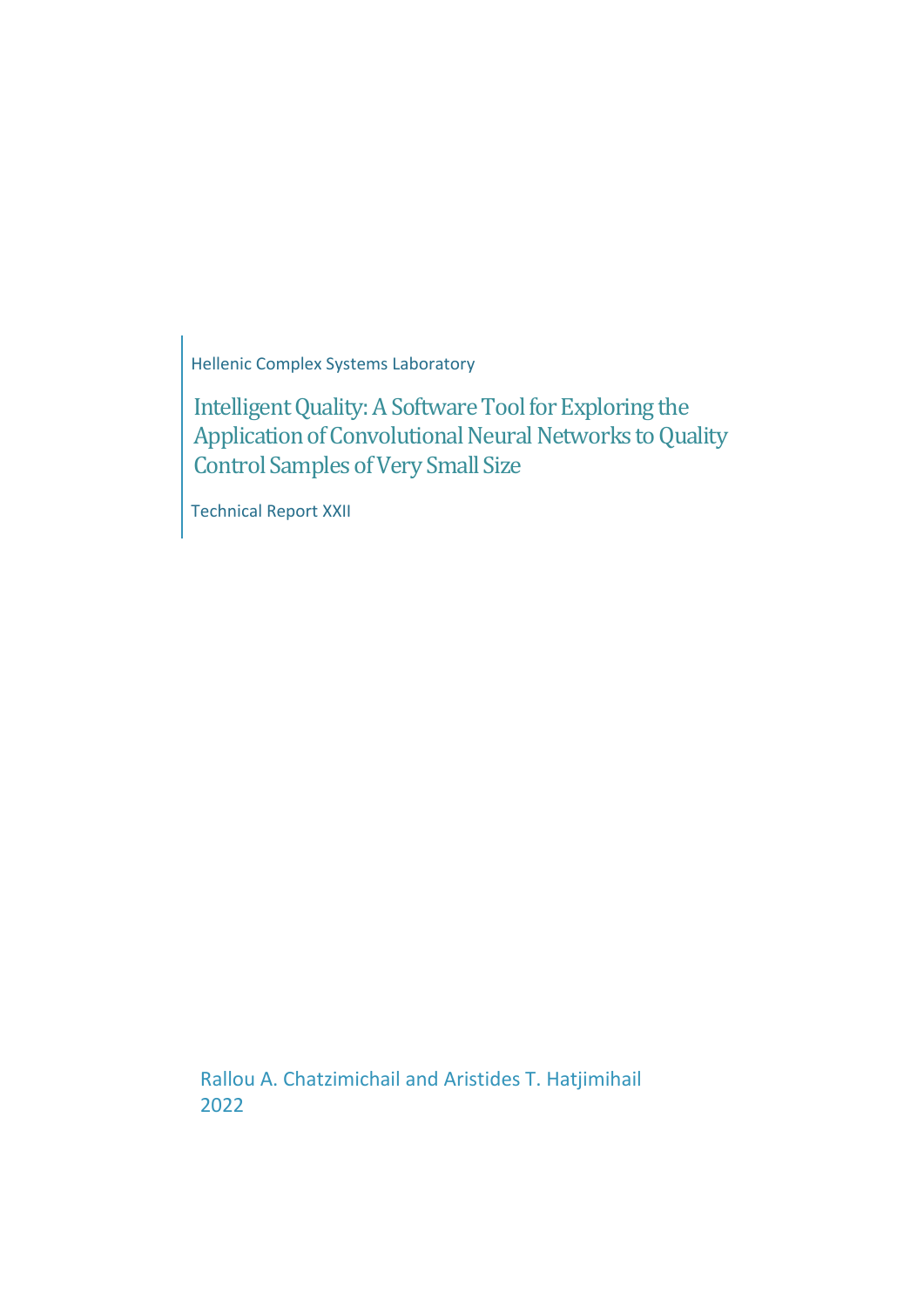# *Intelligent Quality*: A Software Tool for Exploring the Application of Convolutional Neural Networks to Quality Control Samples of Very Small Size

*Rallou A. Chatzimichail, PhD <sup>a</sup> , Aristides T. Hatjimihail, MD, PhD <sup>a</sup>*

*<sup>a</sup>Hellenic Complex Systems Laboratory*

Search Terms: QC, convolutional neural networks, probability for rejection, probability for false rejection, QC measurement

## Introduction

Although there is extensive literature on the application of artificial neural networks (NN) in quality control (QC), to monitor the conformity of a process to quality specifications, at least five QC measurements are required, increasing the related cost. To explore the application of NN to samples of QC measurements of very small size, four one-dimensional (1-D) convolutional NN (CNN) were designed, trained, and tested with datasets of *n* -tuples of simulated standardized normally distributed QC measurements, for 1 ≤ *n* ≤ 4.

The designed CNN were compared to statistical QC functions with equal probabilities for false rejection (*pfr*), applied to samples of the same size. When the *n* -tuples included at least two QC measurements distributed as  $\mathcal{N}(\mu, \sigma^2)$ , where 0.2 <  $|\mu| \le 6.0$ , and 1.0 <  $\sigma \le 7.0$ , the designed CNN outperformed the respective statistical QC functions. Therefore, 1-D CNN applied to samples of 2-4 quality control measurements can be used to increase the probability of detection of the nonconformity of a process to the quality specifications, with lower cost.

The program *Intelligent Quality* was developed to explore the application of the trained CNN to QC samples of very small size and compare them to statistical QC functions.

## The program

The program provides two modules:

## QC Plots

This module plots the probabilities for rejection of the application of NN and statistical QC functions to the respective datasets, their differences, relative differences, and ratios (see Figure 1 and 2).

## QC Calculators

This module calculates the probabilities for rejection of the application of NN and statistical QC functions for a user defined critical mean and standard deviation of the measurement process, and their probabilities for false rejection (see Figure 3 and 4).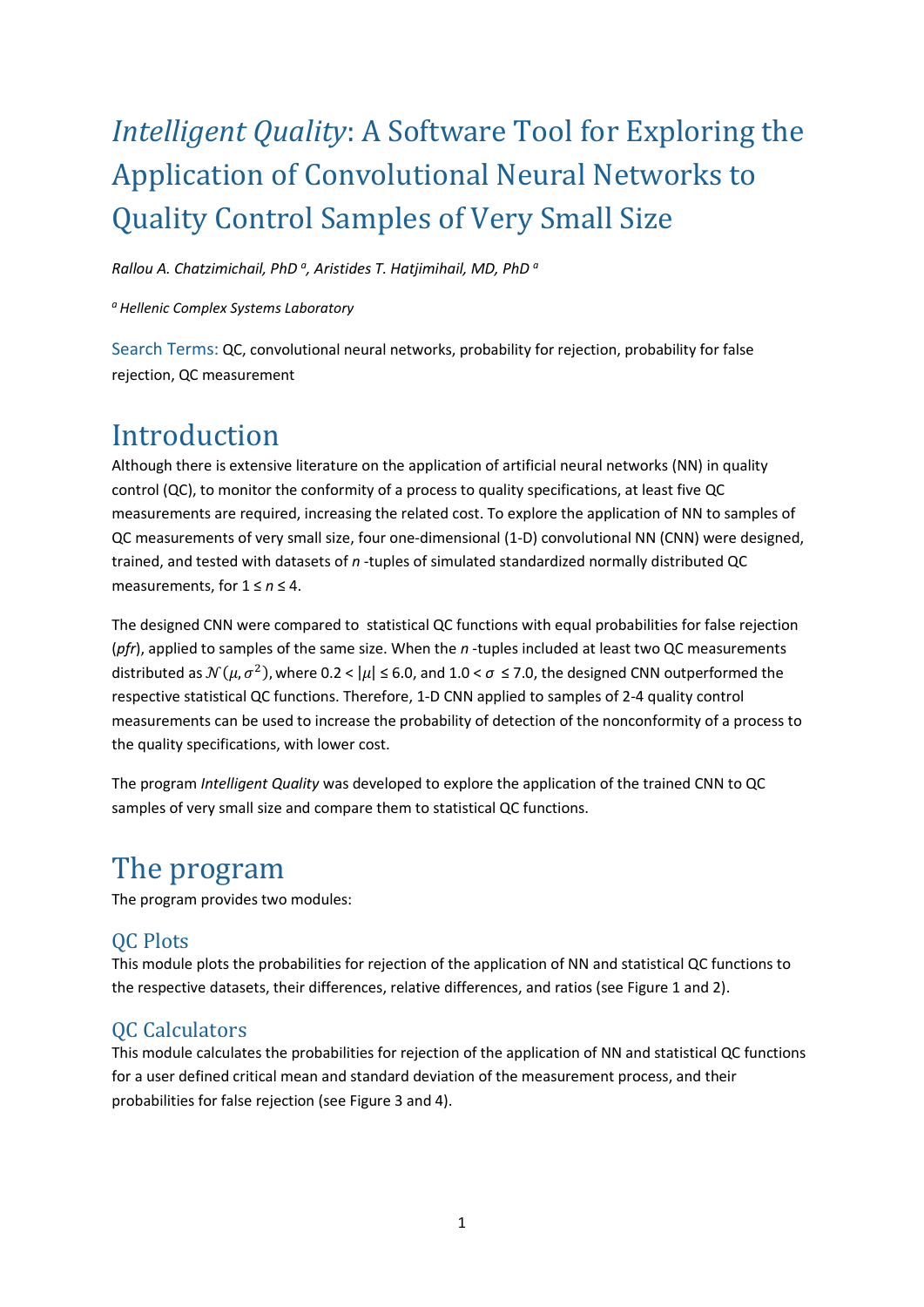

Figure 1: The plots of the probabilities for rejection  $P_{N,8}(4,4,\mu,1)$  and  $P_{S,8}(4,4,\mu,1)$  of the  $N_8(x_1, x_2, x_3, x_4)$  and  $S_8(x_1, x_2, x_3, x_4) = S(x_1, x_2, x_3, x_4; 3.2)$  QC functions, with the settings shown at the left.



Figure 2: The plot of the difference of the probabilities for rejection  $P_{N,4}(2,2,0,\sigma)$  and  $P_{N,4}(2,2,0,\sigma)$  of the  $N_4$ ( $x_1$ ,  $x_2$ ) and  $N_8$ ( $x_1$ ,  $x_2$ ) QC functions, with the settings shown at the left.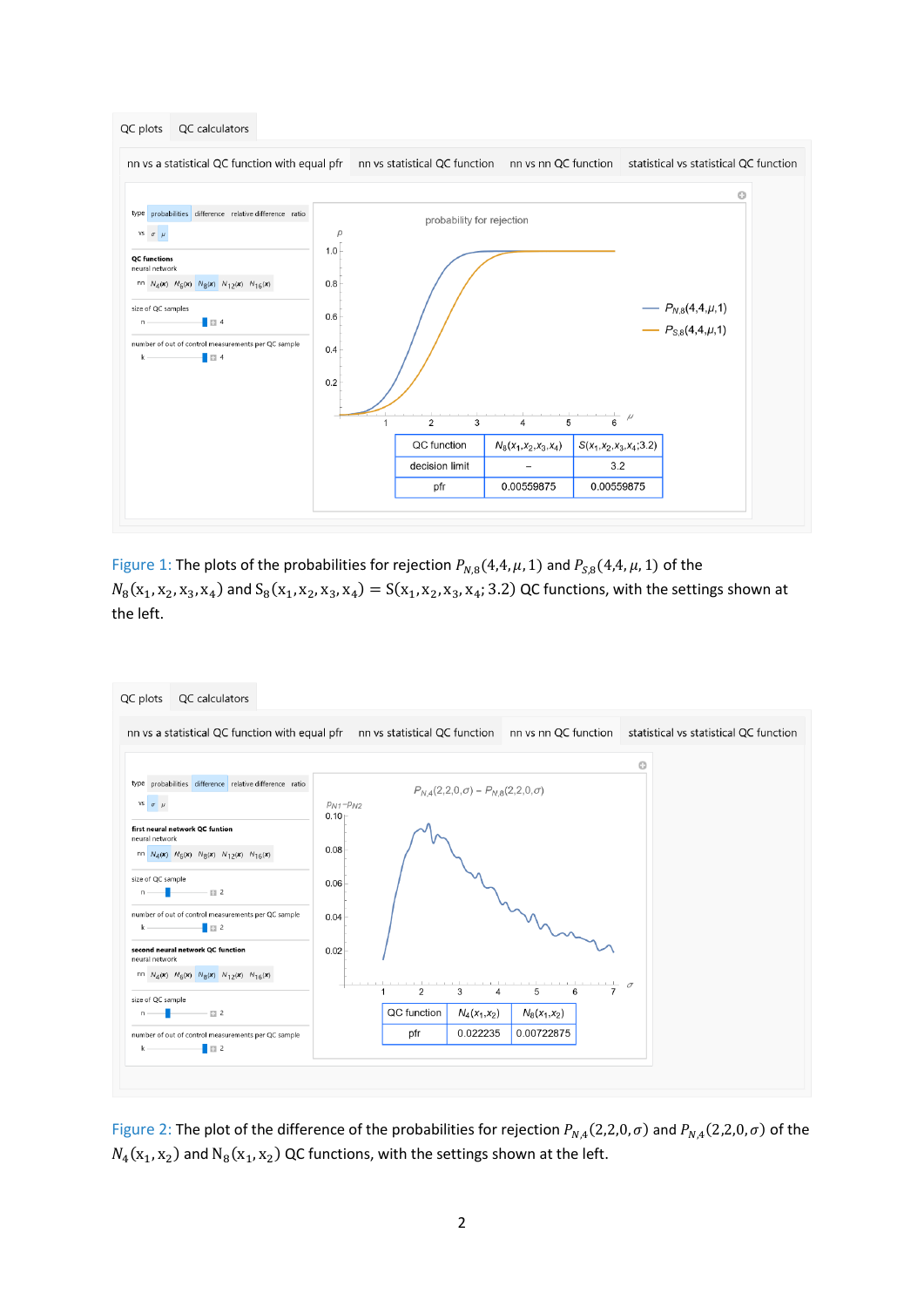| standardized critical mean<br>3<br>critical mean $\mu_c$<br>$ \boxplus$ 3<br>$\mu_c$<br>critical standard deviation $\sigma_c$<br>4<br>standardized critical standard deviation<br>$ \Box$ 4<br>QC function<br>$\sigma_C$<br>$N_8(x_1,x_2,x_3,x_4)$<br>3.2<br>decision limit<br>size n of QC samples<br>4<br>4<br>4<br>number k of out of control measurements per QC sample<br>4<br>0.889193<br>probability for $\mu_c$ detection<br>0.99524<br>$\blacksquare$ 3<br>probability for $\sigma_c$ detection<br>0.91546<br>0.890356<br>$\blacksquare$ $\blacksquare$ 4<br>k<br>0.00559875<br>0.00559875<br>pfr |  |  |                          |
|-------------------------------------------------------------------------------------------------------------------------------------------------------------------------------------------------------------------------------------------------------------------------------------------------------------------------------------------------------------------------------------------------------------------------------------------------------------------------------------------------------------------------------------------------------------------------------------------------------------|--|--|--------------------------|
|                                                                                                                                                                                                                                                                                                                                                                                                                                                                                                                                                                                                             |  |  |                          |
|                                                                                                                                                                                                                                                                                                                                                                                                                                                                                                                                                                                                             |  |  |                          |
| <b>QC</b> functions<br>neural network<br>nn $N_4(x)$ $N_6(x)$ $N_8(x)$ $N_{12}(x)$ $N_{16}(x)$<br>$n = 1$                                                                                                                                                                                                                                                                                                                                                                                                                                                                                                   |  |  | $S(x_1,x_2,x_3,x_4;3.2)$ |
|                                                                                                                                                                                                                                                                                                                                                                                                                                                                                                                                                                                                             |  |  |                          |
| size of QC samples                                                                                                                                                                                                                                                                                                                                                                                                                                                                                                                                                                                          |  |  |                          |
| number of out of control measurements per QC sample                                                                                                                                                                                                                                                                                                                                                                                                                                                                                                                                                         |  |  |                          |
|                                                                                                                                                                                                                                                                                                                                                                                                                                                                                                                                                                                                             |  |  |                          |
|                                                                                                                                                                                                                                                                                                                                                                                                                                                                                                                                                                                                             |  |  |                          |
|                                                                                                                                                                                                                                                                                                                                                                                                                                                                                                                                                                                                             |  |  |                          |
|                                                                                                                                                                                                                                                                                                                                                                                                                                                                                                                                                                                                             |  |  |                          |

Figure 3: The table presenting the probabilities for rejection of the critical standard deviation and mean of the  $N_8(x_1, x_2, x_3, x_4)$  and  $S_8(x_1, x_2, x_3, x_4) = S(x_1, x_2, x_3, x_4; 3.2)$  QC functions.

| QC calculators<br>QC plots                                                    |                                                                                                                                          |                |                |   |
|-------------------------------------------------------------------------------|------------------------------------------------------------------------------------------------------------------------------------------|----------------|----------------|---|
|                                                                               | nn vs a statistical QC function with equal pfr nn vs statistical QC function nn vs nn QC function statistical vs statistical QC function |                |                |   |
|                                                                               |                                                                                                                                          |                |                | o |
| parameters of the measurement process<br>standardized critical mean           |                                                                                                                                          |                |                |   |
| $-13$                                                                         |                                                                                                                                          |                |                |   |
| standardized critical standard deviation                                      |                                                                                                                                          |                |                |   |
| $-14$<br>$\sigma$                                                             |                                                                                                                                          |                |                |   |
| first neural network QC function<br>neural network                            | critical mean $\mu_c$                                                                                                                    |                | 3              |   |
| NN $N_4(x)$ $N_6(x)$ $N_8(x)$ $N_{12}(x)$ $N_{16}(x)$                         | critical standard deviation $\sigma_c$                                                                                                   | 4              |                |   |
|                                                                               | QC function                                                                                                                              | $N_4(x_1,x_2)$ | $N_8(x_1,x_2)$ |   |
| size of QC sample<br>$-\Box$ 2                                                | size n of QC samples                                                                                                                     | $\overline{2}$ | 2              |   |
| number of out of control measurements per QC sample                           | number k of out of control measurements per QC sample                                                                                    | $\overline{2}$ | 2              |   |
| $\overline{\phantom{a}}$ = 2                                                  | probability for $\mu_c$ detection                                                                                                        | 0.94101        | 0.89374        |   |
| second neural network QC function                                             | probability for $\sigma_c$ detection                                                                                                     | 0.78237        | 0.73072        |   |
| neural network<br>nn $N_4(x)$ $N_6(x)$ $N_8(x)$ $N_{12}(x)$ $N_{16}(x)$       | pfr                                                                                                                                      | 0.022235       | 0.00722875     |   |
|                                                                               |                                                                                                                                          |                |                |   |
| size of QC sample<br>$-112$                                                   |                                                                                                                                          |                |                |   |
|                                                                               |                                                                                                                                          |                |                |   |
| number of out of control measurements per QC sample<br>$\frac{1}{2}$ = 2<br>k |                                                                                                                                          |                |                |   |

Figure 4: The table presenting the probabilities for rejection of the critical standard deviation and mean of the  $N_4$ ( $x_1, x_2$ ) and  $N_8$ ( $x_1, x_2$ ) QC functions, with the settings shown at the left.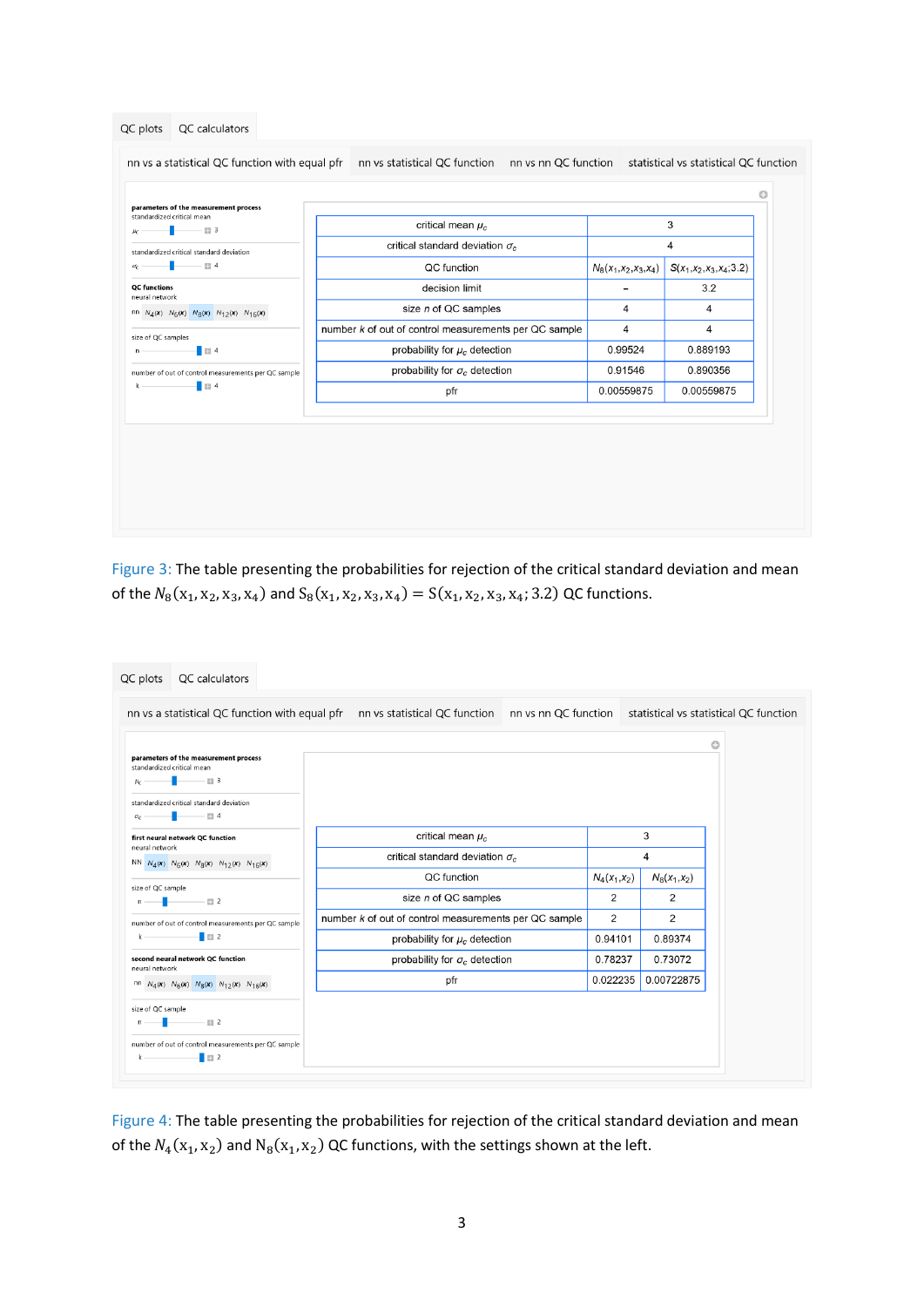## Details

Four 1-D CNN were designed, trained, and tested with datasets of *n* -tuples of simulated standardized normally distributed QC measurements, for 1 ≤ *n* ≤ 4, as described in [1].

For  $a \in \{4,6,8,12,16\}$ ,  $n = \#x$  (that is *n* equal to the cardinality of *x*) and  $1 \le n \le 4$ , each 1-D CNN  $N_{\alpha}(x)$  consists of:

- 1. The input layer, with *n* nodes.
- 2. Ten parallel arrays of five convolutional layers each. Every convolutional layer has *n* output channels, and kernels of size 1x1*.*
- 1. A catenating layer, which catenates the ten parallel arrays.
- 2. A pooling layer, performing 1-D pooling with kernels of size 2x1*.*
- 3. Ten convolutional net layers having *n* output channels, and kernels of size 1x1.
- 4. A pooling net layer, performing 1-D pooling with kernels of size 2x1*.*
- 5. Four linear net layers with output vectors of decreasing size.
- *6.* A softmax net layer, normalizing the exponential of the output vector of the fourth linear layer*.*
- *7.* The output layer, which is a decoder with two nodes.

Let C be the probability for rejection of the statistical QC function  $S(x; l)$  applied to a n-tuple x of QC measurements, for  $n = \#x$ ,  $1 \le n \le 4$ ,  $1 \le k \le n$ , where k of them are distributed as  $\mathcal{N}(\mu, \sigma^2)$  and (n k  $\}$  as  $\mathcal{N}(0,1)$ . Then:

$$
P_S(n,k,\mu,\sigma;l) = 1 - \frac{1}{2^k} \operatorname{erf}\left(\frac{1}{\sqrt{2}}\right)^{n-k} \left( \operatorname{erf}\left(\frac{\mu+l}{\sigma\sqrt{2}}\right) - \operatorname{erf}\left(\frac{\mu-l}{\sigma\sqrt{2}}\right) \right)^k \text{ for } 0 > k \le n
$$

Given that  $P_S(n, k, 0, 1; l) = p$ , to define *l* we solve the following equation:

$$
P_S(n, k, 0, 1; l) = p \Rightarrow l = \sqrt{2} \operatorname{erf}^{-1} \left( (1 - p)^{\frac{1}{n}} \right)
$$

Therefore:

$$
P_{S,a}(n, k, \mu, \sigma) = P_S\left(n, k, \mu, \sigma; \sqrt{2} \text{ erf}^{-1}\left(\left(1 - P_{N,a}(n, n, 0, 1)\right)^{\frac{1}{n}}\right)\right)
$$

The program *Intelligent Quality* compares each designed CNN  $N_a(\pmb{x})$ :

- 1. To statistical QC functions  $S_a(x)$  with equal pfr, applied to samples of the same size.
- 2. To statistical QC functions  $S(x; l)$  with user defined *pfr*.
- 3. To other designed CNN  $N_a(x)$ .

In addition, statistical QC functions  $S(x;l)$  with user defined *pfr* can be compared to each other.

## Conclusion

The program *Intelligent Quality* can be used as an educational or laboratory tool for the evaluation and comparison of the designed CNN and statistical QC functions.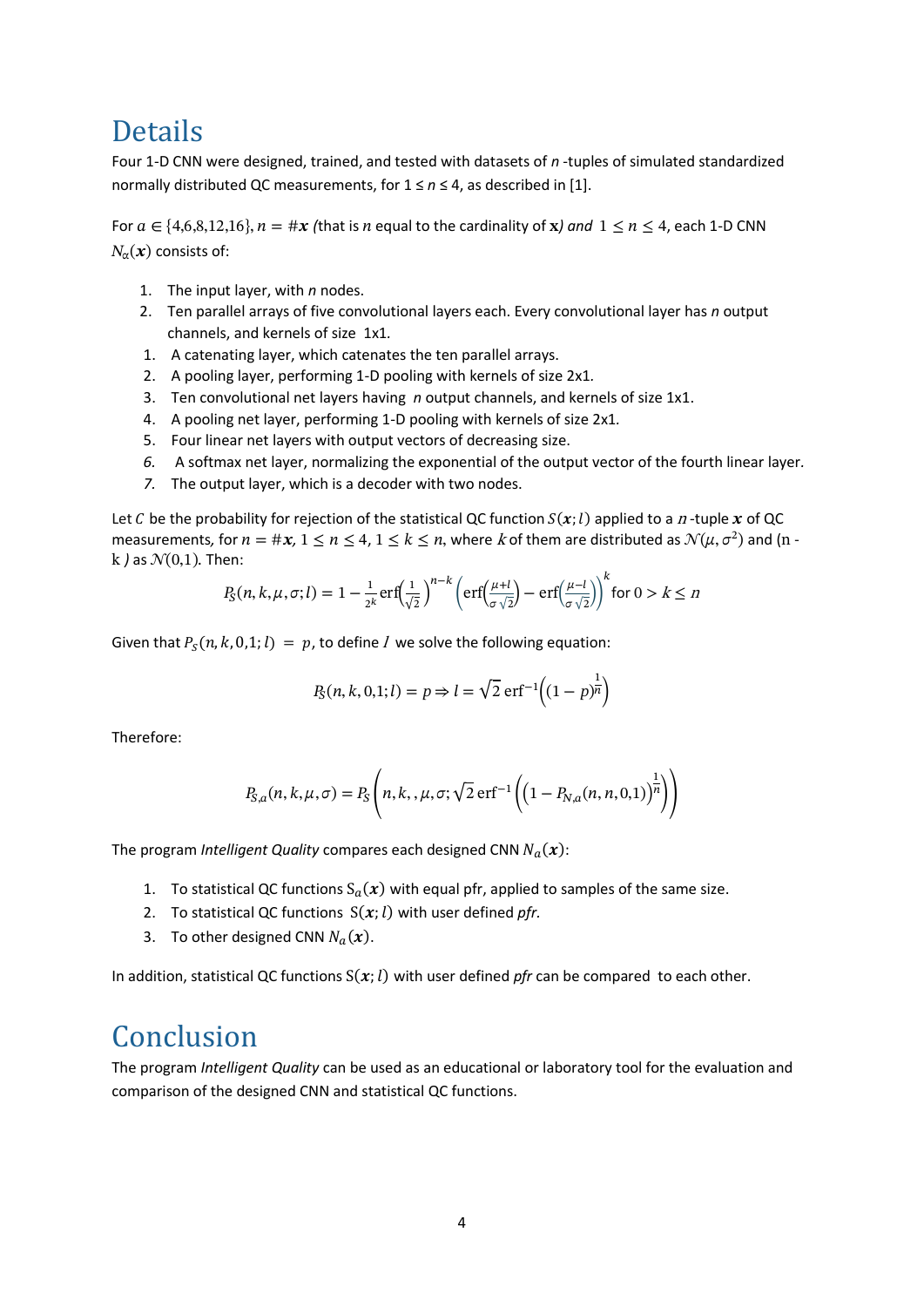## References

1. Chatzimichail RA, Hatjimihail AT. Quality Control Using Convolutional Neural Networks Applied to Samples of Very Small Size. Technical Report XXI. Drama: Hellenic Complex Systems Laboratory, 2022. Available at[:](%20) <https://www.hcsl.com/Documents/hcsltr21.pdf>

## Notation

 $x : n$ -tuple  $(x_1, x_2, ..., x_n)$  of QC measurements

# $x$  : the cardinality of  $x$ 

*sc* : the critical random error

*m<sup>c</sup>* : the critical systematic error

 $\mathcal{N}(\mu, \sigma^2)$ : normal distribution with mean  $\mu$  and standard deviation  $\sigma$ .

 $N_a(\bm{x})$ : NN QC function applied to a tuple  $\bm{x}$  of QC measurements, for  $a \in \{4,6,8,12,16\}$ . The index  $\alpha$  is related to the ratio of the simulated QC measurements of the training set distributed as  $\mathcal{N}(0,1)$  and  $\mathcal{N}(\mu, \sigma^2)$ , for 0<| $\mu$ |≤6 or 1<| $\sigma$  |≤7

 $S_a(\bm{x})$ : statistical QC function applied to a tuple  $\bm{x}$  of QC measurements, for  $a\in\{4,6,8,12,16\};$   $N_a(\bm{x})$  and  $\mathcal{S}_a(\pmb{x})$  have equal probabilities for false rejection.

 $S(x; m, s, l)$ : statistical QC function with decision limits  $m \pm l$  s, applied to a tuple x of QC measurements. The function rejects an analytical run if:  $\exists x_i \in \mathbf{x} : x_i < m - l$  s  $\forall x_i > m + l$  s  $S(x; l) = S(x; 0, 1, l)$ 

 $P_{N,a}(n,k,\mu,\sigma)$ : probability for rejection of the NN QC function  $N_a(\bm{x})$  applied to a *n*-tuple  $\bm{x}$  of control measurements, *k* of them distributed as  $N(\mu, \sigma^2)$  and  $n - k$  as  $N(0,1)$ , for  $a \in \{4,6,8,12,16\}$ , and 0< | $\mu$ |≤6 or 1<|*σ* |≤7 and

 $P_{S,a}(n,k,\mu,\sigma)$ : probability for rejection of the statistical QC function  $S_a(x)$  applied to a *n*-tuple x of control measurements, *k* of them distributed as  $\mathcal{N}(0,1)$  and  $n-k$  as  $\mathcal{N}(\mu,\sigma^2)$ , for  $a\in\{4,6,8,12,16\}$ , and 0<  $|\mu|$ |≤6 or 1<|*σ* |≤7.

 $P_S(n, k, \mu, \sigma; l)$ : probability for rejection of the statistical QC function  $S(x; l)$  applied on a *n*-tuple x of control measurements, k of them distributed as  $\mathcal{N}(0,1)$  and  $n-k$  as  $\mathcal{N}(\mu,\sigma^2)$ , for  $a\in\{4,6,8,12,16\}$ , and 0<|*μ* |≤6 or 1<|*σ* |≤7.

## The program interface

## QC Plots

- 1. NN vs a statistical QC function with equal *pfr*
	- *1.1. Input.*

### 1.1.1.Plot options

### *1.1.1.1. x-axis*

1.1.1.1.1. The standardized standard deviation (*σ*).

1.1.1.1.2. The standardized mean  $(\mu)$ .

### *1.1.1.2. The type of the plot:*

- 1.1.1.2.1. The probabilities for rejection of the QC functions
- 1.1.1.2.2. Their difference.
- 1.1.1.2.3. Their relative difference.
- 1.1.1.2.4. Their ratio.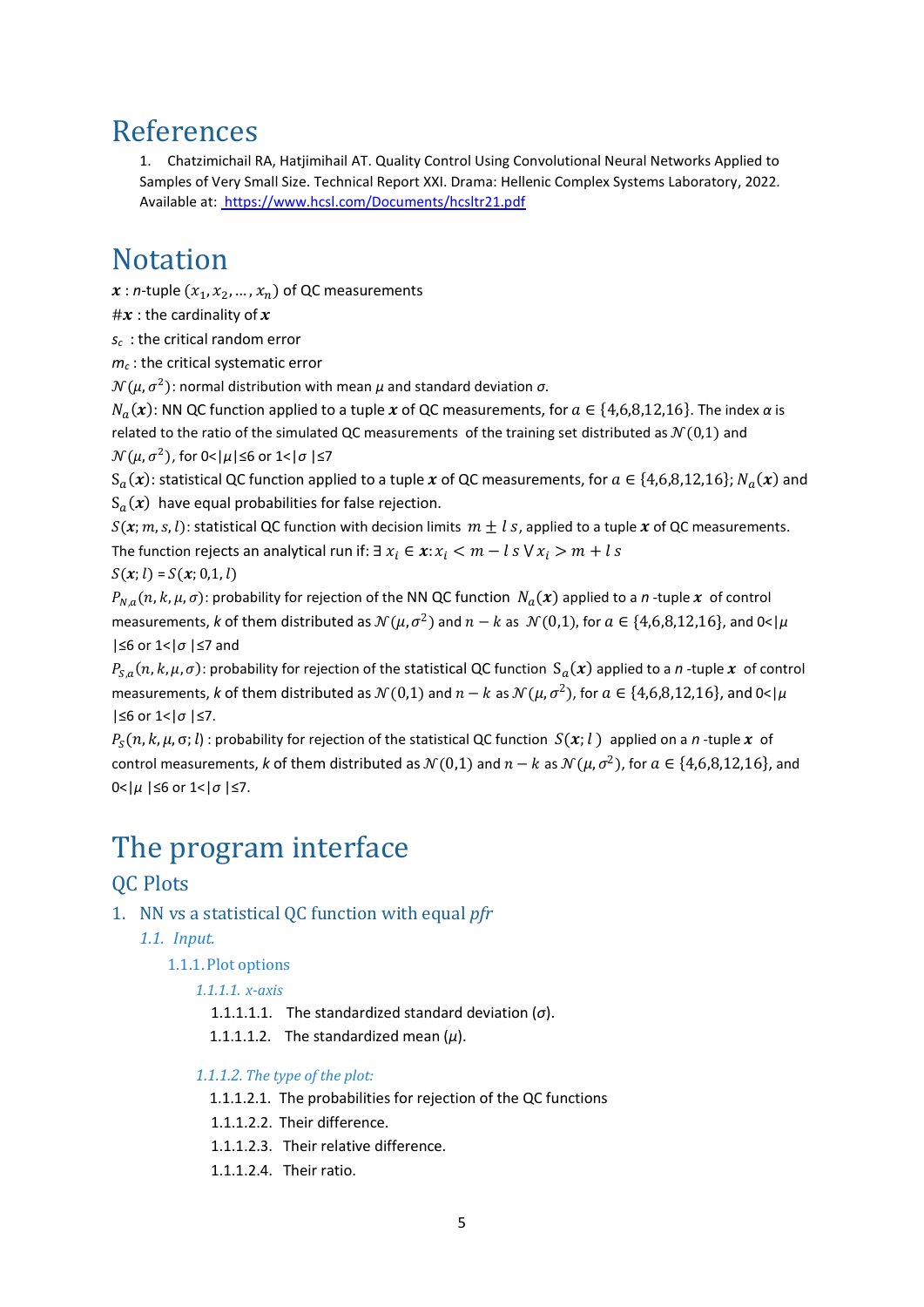#### 1.1.2.QC parameters

The following are defined:

1.1.2.1.The type of neural network  $N_a(x)$ , a ∈ {4,6,8,12,16}.

*1.1.2.2.*The size *n* of the QC samples (1 ≤ *n* ≤ 4).

*1.1.2.3.*The number *k* of the out of control QC measurements per sample (1 ≤ *k* ≤ *n*).

#### *1.2. Output*

#### 1.2.1.Table of QC parameters

- 1.2.1.1.The decision limit *l* of the statistical QC function  $S(x; l) = S_a(x)$ .
- 1.2.1.2. The probability *pfr* for false rejection of the  $N_a(\pmb{x})$  and  $\text{S}_a(\pmb{x})$ .

#### 1.2.2.Plots of:

1.2.2.1. The probabilities for rejection  $P_{N,a}(n, k, \mu, \sigma)$  and  $P_{S,a}(n, k, \mu, \sigma)$  of the  $N_a(\bm{x})$  and  $S_a(x)$ .

*1.2.2.2.*Their difference.

*1.2.2.3.* Their relative difference.

*1.2.2.4.*Their ratio.

#### 2. NN vs statistical QC function

*2.1. Input.*

2.1.1.Plot options

*2.1.1.1. x-axis*

2.1.1.1.1. The standardized standard deviation (*σ*).

2.1.1.1.2. The standardized mean  $(\mu)$ .

#### *2.1.1.2.The type of the plot:*

- 2.1.1.2.1. The probabilities for rejection.
- 2.1.1.2.2. Their difference.
- 2.1.1.2.3. Their relative difference.
- 2.1.1.2.4. Their ratio.

#### 2.1.2.QC parameters

- 2.1.2.1.The neural network  $N_a(x)$ , a  $\in$   $\{4,6,8,12,16\}$
- 2.1.2.2. The size *n* of the QC samples  $(1 \le n \le 4)$ , for the  $N_a(\boldsymbol{x})$ .
- *2.1.2.3.*The number *k* of the out of control QC measurements per sample (1 ≤ *k* ≤ *n*), for the  $N_a(x)$ .
- *2.1.2.4.* The size *n* of the QC samples ( $1 \le n \le 4$ ), for the statistical QC function  $S(x; l)$ .
- *2.1.2.5.*The number *k* of the out of control QC measurements per sample (1 ≤ *k* ≤ *n*), for the  $S(x; l)$ .
- 2.1.2.6. The probability *pfr* for false rejection of the  $S(x; l)$ .

#### *2.2. Output*

### 2.2.1.Table of QC parameters

2.2.1.1. The decision limit  $I$  of  $S(x; l)$ .

2.2.1.2. The probabilities *pfr* for false rejection of the  $N_a(\bm{x})$  and  $S_a(\bm{x})$ .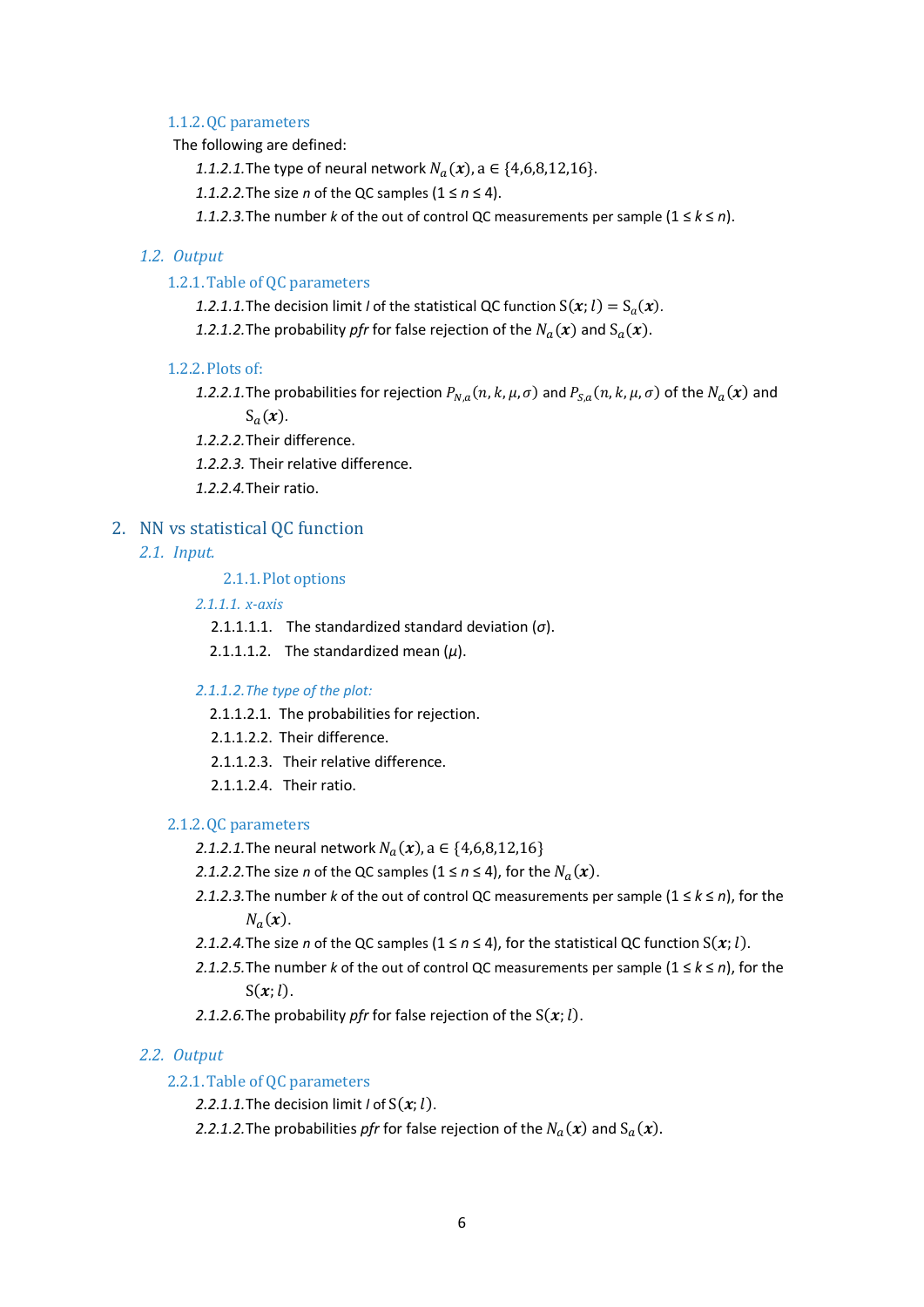#### 2.2.2.Plots of:

- 2.2.2.1. The probabilities for rejection  $P_{N,a}(n, k, \mu, \sigma)$  and  $P_S(n, k, \mu, \sigma; l)$  of the  $N_a(\bm{x})$  and  $S(x;l)$ .
- *2.2.2.2.*Their difference.
- *2.2.2.3.* Their relative difference.
- *2.2.2.4.*Their ratio.

### 3. NN vs NN QC function

### *3.1. Input.*

3.1.1.Plot options

*3.1.1.1. x-axis*

- 3.1.1.1.1. The standardized standard deviation (*σ*).
- 3.1.1.1.2. The standardized mean  $(\mu)$ .
- *3.1.1.2. The type of the plot:*
	- 3.1.1.2.1. The probabilities for rejection.
	- 3.1.1.2.2. Their difference.
	- 3.1.1.2.3. Their relative difference.
	- 3.1.1.2.4. Their ratio.

#### 3.1.2.QC parameters

For each of the two NN QC functions  $N_a(\boldsymbol{x})$ .:

- 3.1.2.1. The type of neural network  $N_a(x)$ ,  $a \in \{4,6,8,12,16\}$ .
- 3.1.2.2. The size *n* of the QC samples  $(1 \le n \le 4)$ , for the  $N_a(\boldsymbol{x})$ .
- *3.1.2.3.*The number *k* of the out of control QC measurements per sample (1 ≤ *k* ≤ *n*), for the  $N_a(x)$ .

#### *3.2. Output*

#### 3.2.1.Table of QC parameters

3.2.1.1.The probability *pfr* for false rejection of each of the  $N_a(\boldsymbol{x})$ .

#### 3.2.2.Plots of:

- 3.2.2.1. The probabilities for rejection  $P_{N,a}(n,k,\mu,\sigma)$  of each of the  $N_a(\pmb{x})$ .
- *3.2.2.2.*Their difference.
- *3.2.2.3.* Their relative difference.
- *3.2.2.4.*Their ratio.

#### 4. Statistical vs statistical QC function

#### *4.1. Input.*

#### 4.1.1.Plot options

#### *4.1.1.1. x-axis*

- 4.1.1.1.1. The standardized standard deviation (*σ*).
- 4.1.1.1.2. The standardized mean  $(\mu)$ .

#### *4.1.1.2.The type of the plot:*

- 4.1.1.2.1. The probabilities for rejection of the QC functions.
- 4.1.1.2.2. Their difference.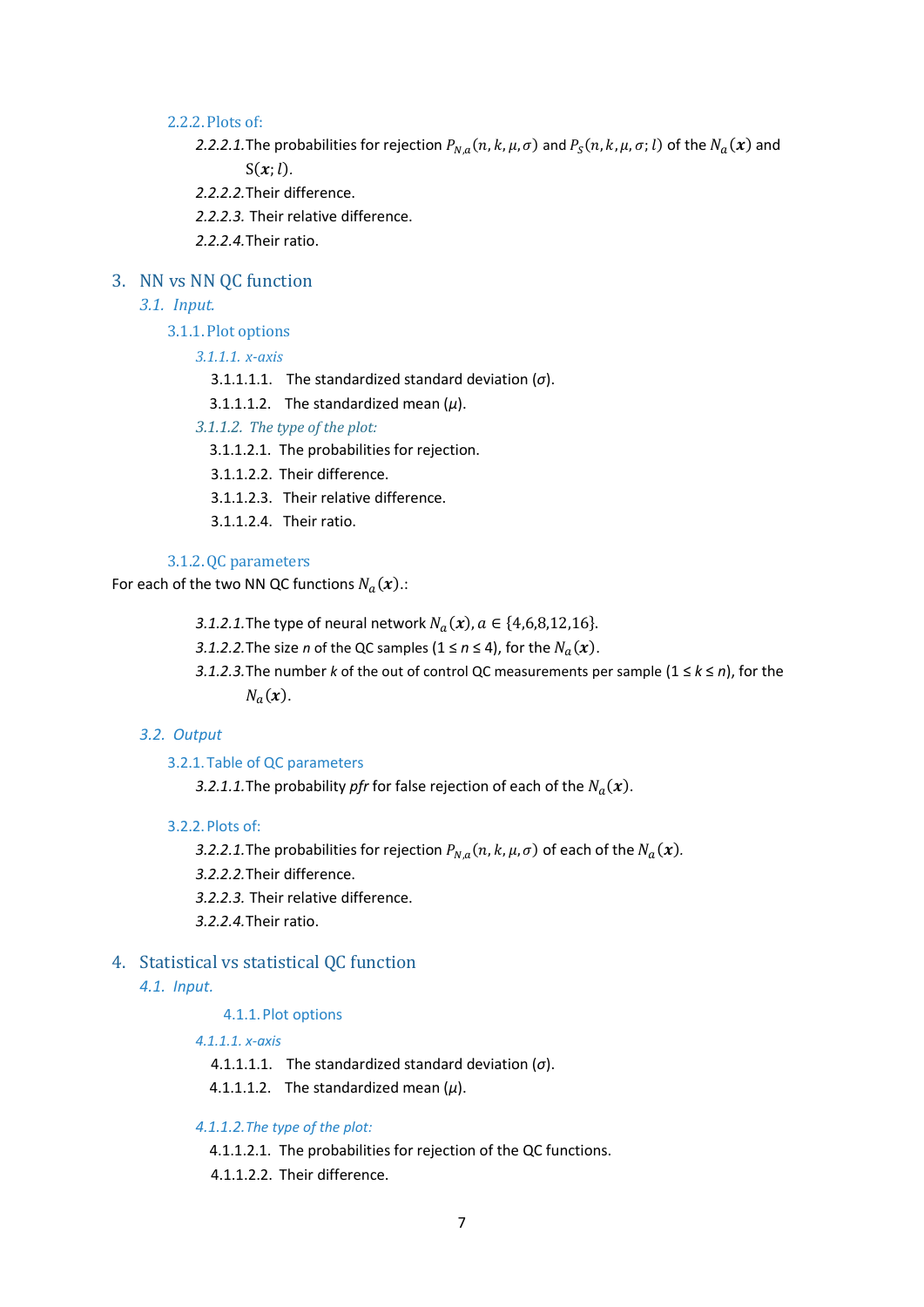4.1.1.2.3. Their relative difference.

4.1.1.2.4. Their ratio.

#### 4.1.2.QC parameters

For each of the two statistical QC functions  $S(x; l)$ :

*4.1.2.1.*The size *n* of the QC samples (1 ≤ *n* ≤ 4).

*4.1.2.2.*The number *k* of the out of control QC measurements per sample (1 ≤ *k* ≤ *n*).

*4.1.2.3.*The probability *pfr* for false rejection.

### *4.2. Output*

#### 4.2.1.Table of QC parameters

4.2.1.1. The decision limits  $l$  of  $S(x; l)$ .

4.2.1.2. The probabilities *pfr* for false rejection of each of the  $S(x; l)$ .

#### 4.2.2.Plots of:

*4.2.2.1.* The probabilities for rejection  $P_S(n, k, \mu, \sigma; l)$  of each of the  $S(\pmb{x}; l)$ .

*4.2.2.2.*Their difference.

*4.2.2.3.* Their relative difference.

*4.2.2.4.*Their ratio.

### **OC Calculators**

#### 5. NN vs a statistical QC function with equal *pfr*

*5.1. Input.*

#### 5.1.1.Parameters of of the measurement process

5.1.1.1.The standardized critical mean  $(m_c)$ .

5.1.1.2. The standardized critical standard deviation  $(s_c)$ .

#### 5.1.2.QC parameters

The following are defined:

*5.1.2.1.*The type of the neural network  $N_a(x)$ ,  $a \in \{4,6,8,12,16\}.$ 

*5.1.2.2.*The size *n* of the QC samples (1 ≤ *n* ≤ 4).

*5.1.2.3.*The number *k* of the out of control QC measurements (1 ≤ *k* ≤ *n*).

#### *5.2. Output*

### 5.2.1.Table of QC parameters

5.2.1.1.The decision limit *l* of the statistical QC function  $S(x; l) = S_a(x)$ .

*5.2.1.2.*The size *n* of the QC samples.

*5.2.1.3.*The number *k* of the out of control QC measurements per sample.

5.2.1.4. The probabilities for critical standard deviation  $s_c$  detection of the  $N_a(\pmb{x})$  and  $\text{S}_a(\pmb{x})$ .

5.2.1.5. The probabilities for critical mean  $m_c$  detection of the  $N_a(\pmb{x})$  and  $\text{S}_a(\pmb{x})$ .

*5.2.1.6.* The probability *pfr* for false rejection of of the  $N_a(\pmb{x})$  and  $\text{S}_a(\pmb{x})$ .

### 6. NN vs statistical QC function

*6.1. Input.*

6.1.1.Parameters of of the measurement process

 $6.1.1.1$ .The standardized critical standard deviation ( $s_c$ )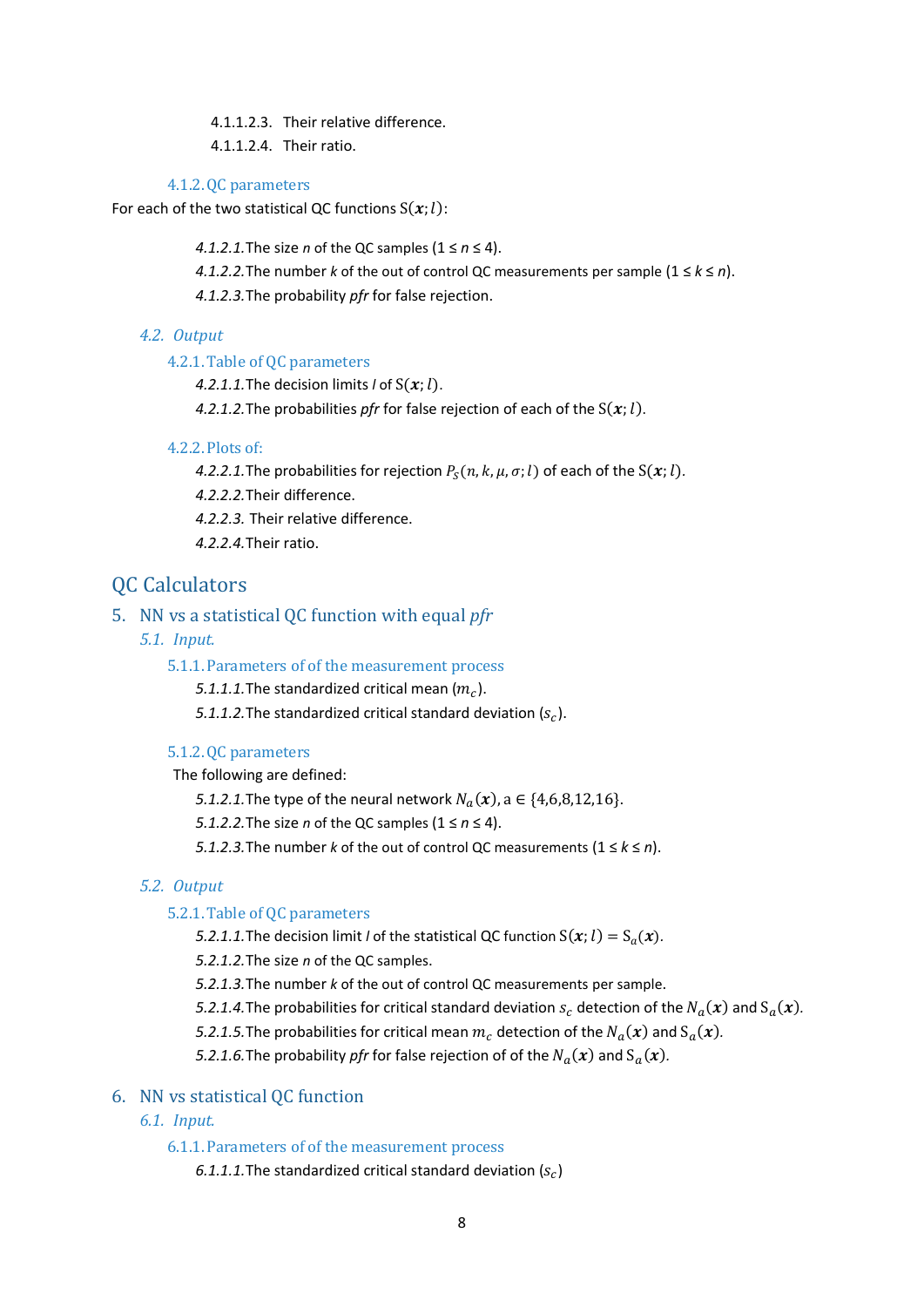6.1.1.2. The standardized critical mean  $(m_c)$ 

#### 6.1.2.QC parameters

- 6.1.2.1. The type of the neural network  $N_a(x)$ , a ∈  $\{4,6,8,12,16\}$
- 6.1.2.2. The size *n* of the QC sample  $(1 \le n \le 4)$ , for the  $N_a(x)$ .
- *6.1.2.3.* The number *k* of the out of control QC measurements per sample  $(1 \le k \le n)$ , for the  $N_a(x)$ .
- *6.1.2.4.* The size *n* of the QC samples (1  $\leq$  *n*  $\leq$  4), for the statistical QC function  $S(x; l)$ .
- *6.1.2.5.* The number *k* of the out of control QC measurements per sample  $(1 \le k \le n)$ , for the  $S(x;l).$
- 6.1.2.6. The probability *pfr* for false rejection of the statistical QC function  $S(x; l)$ .

#### *6.2. Output*

#### 6.2.1.Table of QC parameters

6.2.1.1. The decision limit *l* of  $S(x; l)$ .

*6.2.1.2.*The size *n* of the QC samples.

*6.2.1.3.*The number *k* of the out of control QC measurements per sample.

- 6.2.1.4. The probabilities for critical standard deviation  $s_c$  detection of both QC functions.
- 6.2.1.5. The probabilities for critical mean  $m_c$  detection of both QC functions.
- 6.2.1.6. The probabilities *pfr* for false rejection of the  $N_a(\boldsymbol{x})$  and  $S(\boldsymbol{x};l)$ .

#### 6.2.2.Plots of:

6.2.2.1. The probabilities for rejection  $P_{N,a}(n, k, \mu, \sigma)$  and  $P_S(n, k, \mu, \sigma; l)$  of the  $N_a(\bm{x})$  and  $S(x; l)$ .

*6.2.2.2.*Their difference.

*6.2.2.3.* Their relative difference.

*6.2.2.4.*Their ratio.

#### 7. NN vs NN QC function

#### *7.1. Input.*

7.1.1.Plot options

#### *7.1.1.1. x-axis*

7.1.1.1.1.1. The standardized mean  $(\mu)$ 

7.1.1.1.2. The standardized standard deviation (*σ*)

#### 7.1.2.QC parameters

For each NN QC function:

- *7.1.2.1.* The type of the neural network  $N_a(x)$ ,  $a \in \{4,6,8,12,16\}$
- *7.1.2.2.* The size *n* of the QC samples  $(1 \le n \le 4)$ , for the  $N_a(x)$ .
- *7.1.2.3.*The number *k* of the out of control QC measurements per sample (1 ≤ *k* ≤ *n*), for the  $N_a(x)$ .

#### *7.2. Output*

#### 7.2.1.Table of QC parameters

*7.2.1.1.*The size *n* of the QC samples.

*7.2.1.2.*The number *k* of the out of control QC measurements per sample.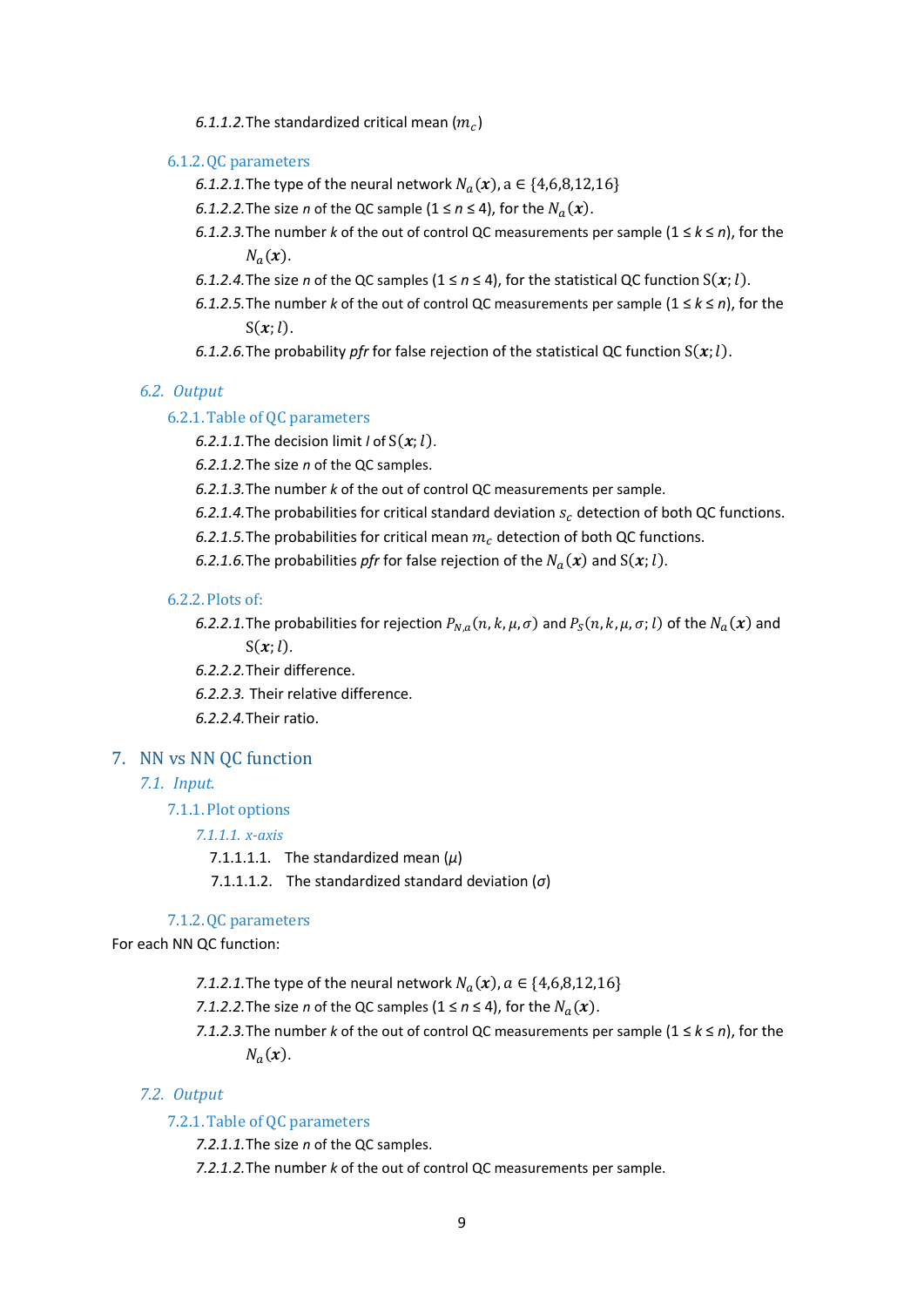7.2.1.3. The probabilities for critical standard deviation  $s_c$  detection of each of the  $N_a(\boldsymbol{x})$ . *7.2.1.4.* The probabilities for critical mean  $m_c$  detection of each of the  $N_a(\boldsymbol{x})$ . 7.2.1.5. The probabilities *pfr* for false rejection of each of the  $N_a(x)$ .

- 8. Statistical vs statistical QC function
	- *8.1. Input.*

### 8.1.1.QC parameters

For each statistical QC function  $S(x; l)$ :

- *8.1.1.1.* The size *n* of the QC samples  $(1 \le n \le 4)$ .
- *8.1.1.2.*The number *k* of the out of control QC measurements per sample (1 ≤ *k* ≤ *n*).
- *8.1.1.3.*The probability *pfr* for false rejection.

### *8.2. Output*

### 8.2.1.Table of QC parameters

- *8.2.1.1.* The decision limits *l* of each of the  $S(x; l)$ .
- *8.2.1.2.*The size *n* of the QC samples.
- *8.2.1.3.*The number *k* of the out of control QC measurements per sample.
- *8.2.1.4.* The probabilities for critical standard deviation  $s_c$  detection of each of the  $S(x; l)$ .
- *8.2.1.5.* The probabilities for critical mean  $m_c$  detection of each of the  $S(x; l)$ .
- *8.2.1.6.* The probabilities *pfr* for false rejection of each of the  $S(x; l)$ *.*

# Source Code

Programming language: Wolfram Language Availability: The updated source code is available at: [https://www.hcsl.com/Tools/IntelligentQuality/](https://www.hcsl.com/Tools/IntelligentQuality/%20IntelligentQuality.nb) [IntelligentQuality.nb](https://www.hcsl.com/Tools/IntelligentQuality/%20IntelligentQuality.nb)

# Supplement

The designed CNN models, are available Wolfram Language Objects at[:](%20) <https://www.hcsl.com/Supplements/hcsltr22s.zip>

# Software Requirements

Operating systems: Microsoft Windows, Linux, Apple iOS Other software requirements: Wolfram Player®, freely available at[: https://www.wolfram.com/player/](https://www.wolfram.com/player/) or Wolfram Mathematica®.

# System Requirements

*Processor*: Intel Core i5® or equivalent CPU *System memory (RAM)*: 4 GB+ recommended.